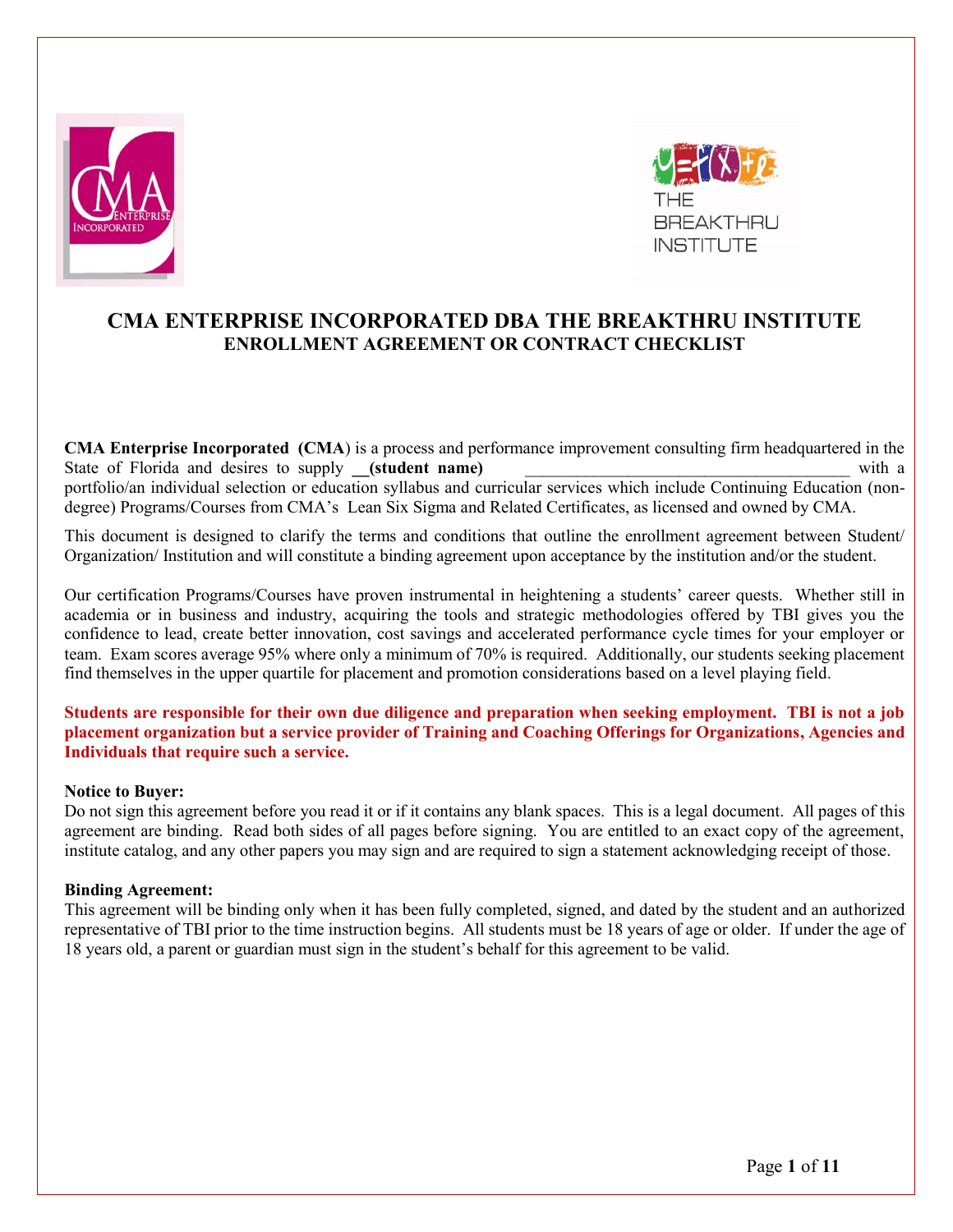| Institute name: The Breakthru Institute | Location: 207 Laurel Oak Lane, Suite B Davie, FL 33325                           |
|-----------------------------------------|----------------------------------------------------------------------------------|
|                                         | Office: 954-476-3525 Fax: 954-370-0803 Contact: Gail P. Birks, Managing Director |

Name of Student/Organization enrolled: (if an organization, provide a separate sheet listing enrollees)

Address of Student/Organization enrolled:

Date of enrollment agreement:

# Program/Program/Course/Catalog Information:

| Program/Course/<br><b>Catalog Title</b> | <b>Date</b><br><b>Training</b><br><b>Begins</b> | Date of<br>Training<br>Completion | Number of<br>Program/Prog<br>ram/Course<br><b>Hours/Week</b> | Number of<br><b>Weeks</b> | Program/Program/Course<br><b>Topics</b> |
|-----------------------------------------|-------------------------------------------------|-----------------------------------|--------------------------------------------------------------|---------------------------|-----------------------------------------|
|                                         |                                                 |                                   |                                                              |                           |                                         |
|                                         |                                                 |                                   |                                                              |                           |                                         |
|                                         |                                                 |                                   |                                                              |                           |                                         |
|                                         |                                                 |                                   |                                                              |                           |                                         |

## **PROGRAM/COURSE SCHEDULING**

Program/Course schedule shall be mutually determined in advance with Student/Organization and CMA representatives where lead facilitators/coaches, etc. shall be required. Standard Program/Course setup is as follows.

| Online Individual Programs/Courses up to 25<br>students | 24-hour setup                                                                                                                                                                                  |
|---------------------------------------------------------|------------------------------------------------------------------------------------------------------------------------------------------------------------------------------------------------|
| Online Groups up to 10 groups                           | Up to 1 week and varies by the number of<br>Programs/Courses and students                                                                                                                      |
| Classroom maximum 25 students<br>Programs/Courses       | Varies by number of classes as well as the type of<br>Program/Course being requested. 15-30-day<br>setup. If Customization requirements are part of<br>the engagement expect 60-90 day set up. |

Out of town/country engagements shall have confirmed travel, lodging and fees confirmed in advance of the engagement in full less any retainage negotiated.

## **ACADEMIC CALENDAR**

TBI offers classes year-round. Our /Programs/Courses are typically upon request by our clients in public and private corporations, government, public sector and the Higher Education Continuing Education, Academic Schools and Departments of local and regional Colleges and Universities.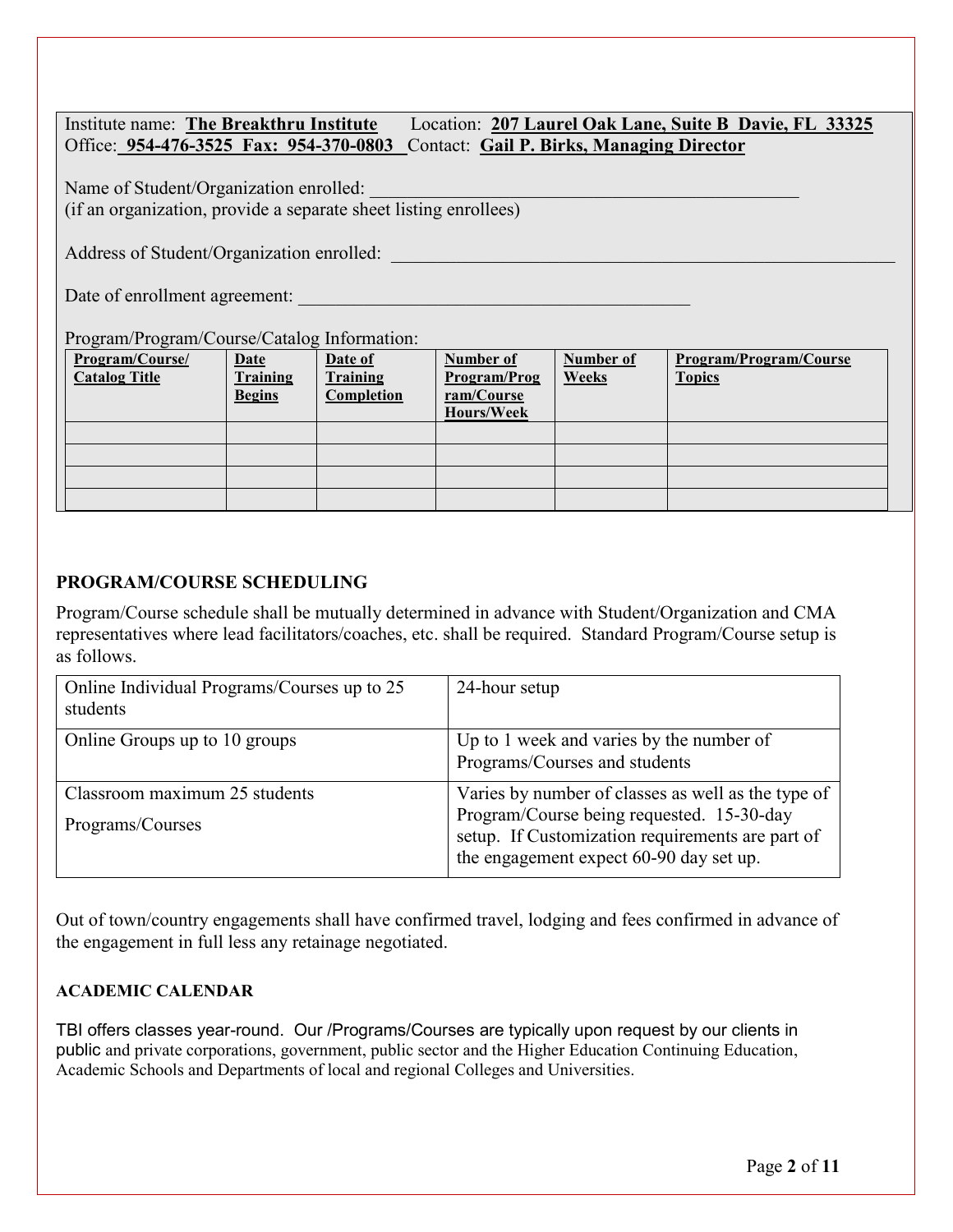The Start and End Dates of Programs/Courses is determined when the student begins their topic of study. This applies to classroom as well as online and blended Programs/Courses.

Program/Course Costs including books, tuition, registration, etc. are included in the HBCU webpage:

<http://www.breakthruinstitute.biz/hbcu6sigmapayasyougo>

## **This training will cost:**

## **Method of Payment:**

Student shall be required to pay for the Programs/Courses engaged based on the following payment options

| <b>Method</b>           | Check all that apply |
|-------------------------|----------------------|
| PayPal (online)         |                      |
| Check                   |                      |
| Corp. Credit Card       |                      |
| <b>Negotiated Terms</b> |                      |
| (to be attached)        |                      |
|                         |                      |

#### **Changes in the Agreement:**

Any changes in the agreement will not be binding on either the student or TBI unless such changes are acknowledged in writing by an authorized representative of TBI and by the student or the student's parent or guardian if he/she is a minor.

## **Cancellation of Classes:**

TBI reserves the right to cancel a starting class if the number of students enrolling is insufficient. Such a cancellation will be considered a rejection by TBI and will entitle the student to a full refund of all money paid.

## **Cancellation and Refund Policy for CMA Training Programs/Courses:**

- 1. TBI will refund all money paid if the applicant is not accepted unless otherwise specified. This includes instances where a starting class is canceled by TBI.
- 2. TBI will refund money paid less **the out of pocket expenses incurred** to cover materials purchased and processing fees (if the applicant cancels within five business days (excluding Sundays and holidays) after the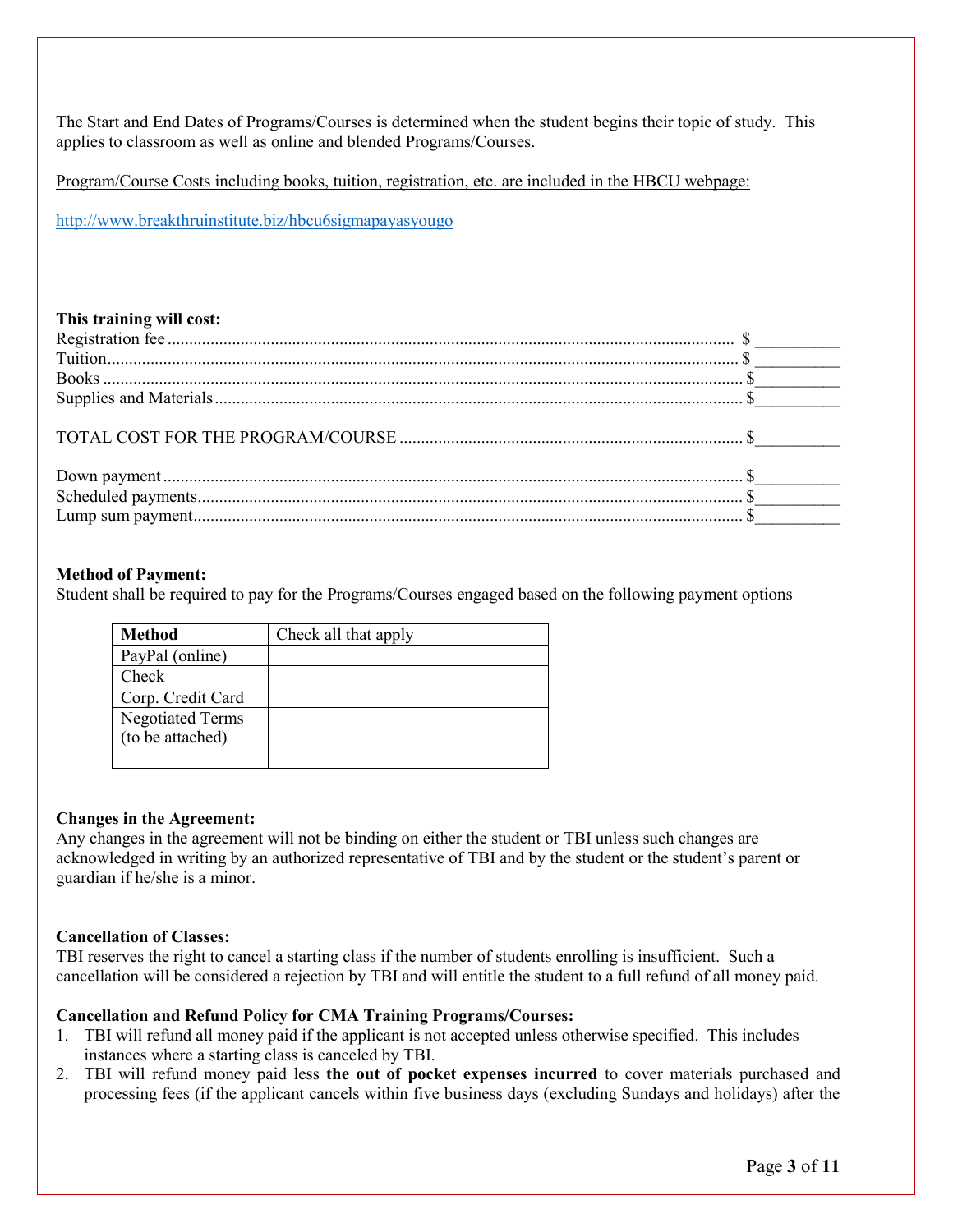day the contract is signed, or an initial payment is made. TBI may retain an established registration fee equal to ten percent of the total tuition cost if the applicant cancels after the fifth business day after signing the contract or making an initial payment. A "registration fee" is any fee charged by TBI to process student applications and establish a student record system.

3. If training is terminated after the student enters classes, TBI may retain the registration fee (supplies and materials, books and other reasonable expenses), a percentage of the total tuition as described in the following table:

| <b>Percent of Course Completed Refund</b>                                                                   | <b>Percent</b><br><b>Refund</b> |
|-------------------------------------------------------------------------------------------------------------|---------------------------------|
| Withdraws or is terminated during the first<br>quartile (25%) of the course                                 | 75%                             |
| Withdraws or is terminated during the<br>second quartile (more than 25% but less<br>than 50%) of the course | 50%                             |
| Withdraws or is terminated during the third<br>quartile (more than 50% but less than 75%)<br>of the course  | 25%                             |
| <b>Withdraws after completing more than three</b><br>quartiles (75%) of the course                          | No refund                       |

- 4. When calculating refunds, the official date of a student's termination is the last day of recorded attendance:
	- (a) When TBI receives notice of the student's intention to discontinue the training program; or,
	- (b) When the student is terminated for a violation of a published institute policy which provides for termination; or,
	- (c) When a student, without notice, fails to attend classes. Attendance is required for Certification unless otherwise notified.
- 5. All refunds must be paid within thirty calendar days of the student's official termination date and acceptance of the reason to discontinue the session.

#### **Cancellation of Contract:**

.

If you have not started training, you may cancel this contract by submitting written notice of such cancellation to TBI at its address shown on the contract, which notice shall be submitted not later than midnight of the fifth business day (excluding Sundays and holidays) following your signing this contract or the written notice may be personally or otherwise delivered to TBI within that time. In event of dispute over timely notice, the burden to prove service rests on the sender.

#### **Notice of Termination**

**Right of Termination**. This Agreement and the transactions contemplated herein may be terminated and

abandoned at any time prior to the Closing Date,

(i) upon the mutual consent of the Seller and Purchaser;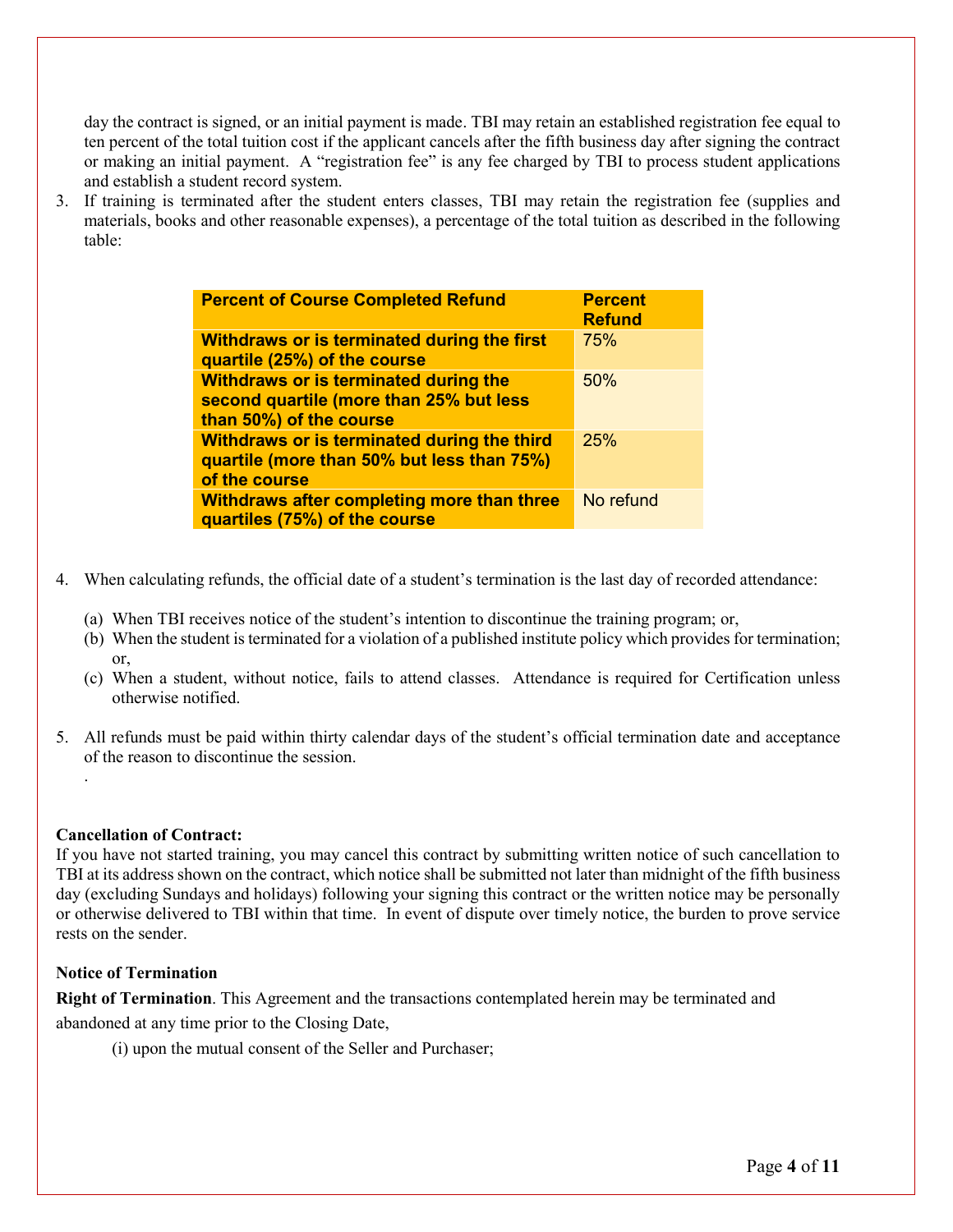(ii) by Purchaser if the conditions to Purchaser's obligations shall not have been met or waived by the Closing Date, or such later date as shall have been approved by Seller and Purchaser; or

(iii) by Seller if the conditions to Seller's obligations shall not have been met or waived by the Closing Date, or such later date as shall have been approved by Seller and Purchaser.

**Notice of Termination**. The power of termination may be exercised only by a notice given in writing and signed on behalf of Purchaser (or Purchaser's Representative) and Seller (or Seller's Representative). The timeframe for the Termination to go into effect is ten (10) Business days.

## **Grounds for Termination**

For all TBI students, probation or termination recommendations may be made under the following conditions: a) violations of the standards established for the "Program/Course," b) failure to satisfy "Scholastic Grade Requirements" listed in this program/course catalog or memorandum, c) failure in qualifying examinations/project completion, preliminary examinations, d) failure to master the methodology and content of one's field in a manner that is sufficient to complete a successful final deliverable, or e) in fields leading to licensure or certification, ethical misconduct or lack of professional promise in the professional field. Termination recommendations may also be made if a student fails to satisfy conditions required for removal of probationary status or provisional admission. TBI reserves the right to adopt additional conditions for probation or termination must specify these conditions in writing and inform all students affected by these conditions.

**Effect of Termination**. In the event of the termination and abandonment hereof, pursuant to the provisions of this Agreement shall become void and have no effect, without any liability on the part of any of the parties or their directors, officers, or shareholders or individually in respect of this Agreement, except for liability of a party for expenses hereof, and except that the provisions of this agreement shall remain applicable.

#### **Unfair Business Practices:**

It is an unfair business practice for TBI to sell, discount, or otherwise transfer this contract or promissory note without the signed written consent of the student or his/her parent or guardian if he/she is a minor and a written statement notifying all parties that the cancellation and refund policy continues to apply.

**Employment placement services**: No guarantee of placement shall be made or implied by TBI or its parent company. TBI is not a Career Placement firm.

#### **Effective Date of Acceptance:**

I certify that I have read and understand the cancellation and refund policy and the complaint procedure; I have received a copy of TBI catalog or brochure; and I am entitled to an exact copy of this Enrollment Agreement, institute catalog, and any other papers I sign.

NOTICE TO THE BUYER: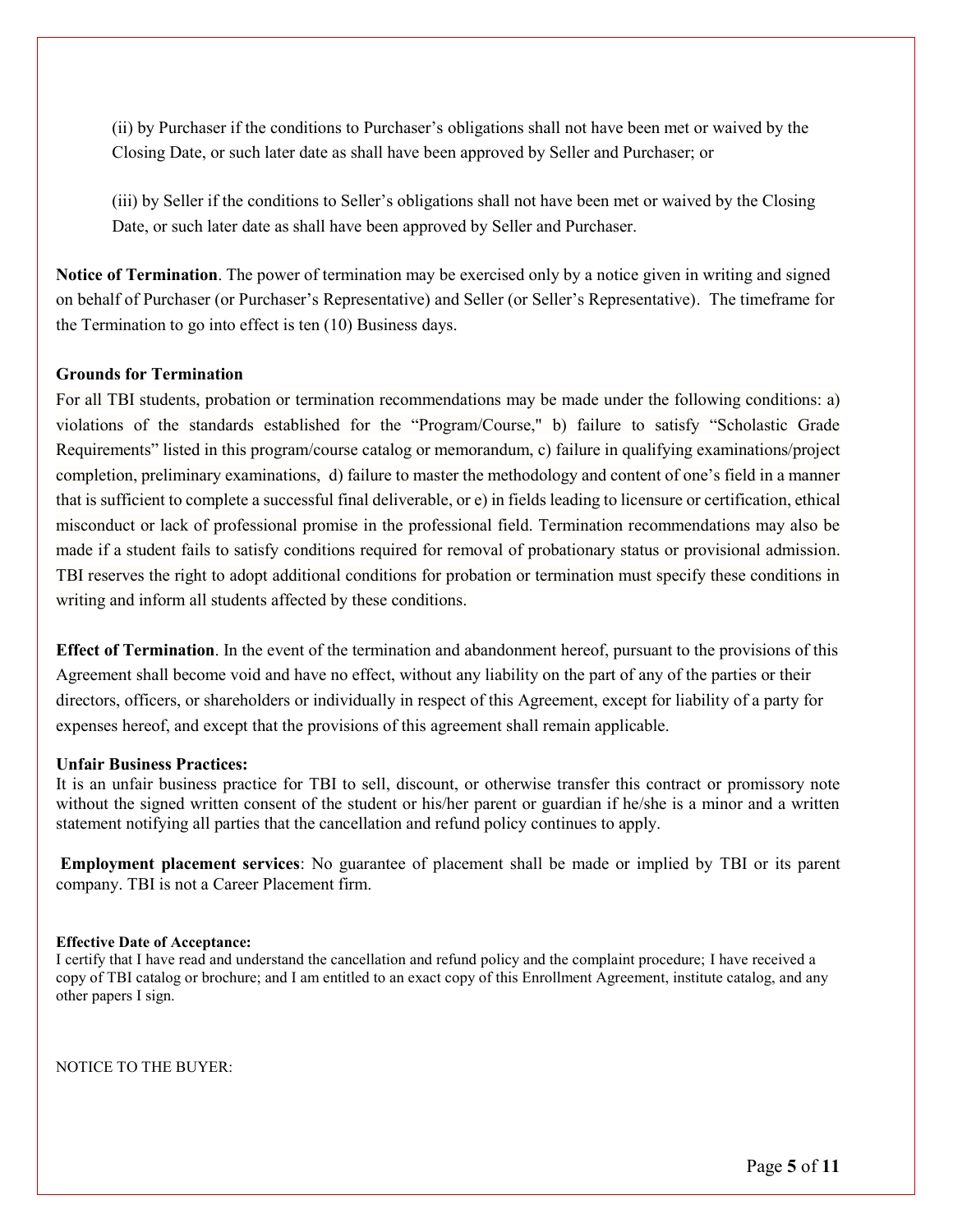If you have not started training, you may cancel this contract by providing written notice of such cancellation to TBI at its address shown on the contract. The notice must be postmarked not later than midnight of the fifth business day (excluding Sundays and holidays) following your signing this contract or the written notice may be hand delivered to TBI within that time. In event of dispute over timely notice, the burden to prove service rests on the applicant.

It is an unfair business practice for TBI to sell, discount, or otherwise transfer this contract or promissory note without the signed written consent of the student or student's parent or guardian if he/she is a minor and a written statement notifying all parties that the cancellation and refund policy continues to apply.

Student's Name (Please print)  $\mathcal{L}_\mathcal{L} = \{ \mathcal{L}_\mathcal{L} = \{ \mathcal{L}_\mathcal{L} = \{ \mathcal{L}_\mathcal{L} = \{ \mathcal{L}_\mathcal{L} = \{ \mathcal{L}_\mathcal{L} = \{ \mathcal{L}_\mathcal{L} = \{ \mathcal{L}_\mathcal{L} = \{ \mathcal{L}_\mathcal{L} = \{ \mathcal{L}_\mathcal{L} = \{ \mathcal{L}_\mathcal{L} = \{ \mathcal{L}_\mathcal{L} = \{ \mathcal{L}_\mathcal{L} = \{ \mathcal{L}_\mathcal{L} = \{ \mathcal{L}_\mathcal{$ Signature Date Date of the Date of the United States of the United States of the Date of the Date of the United States of the United States of the United States of the United States of the United States of the United State ------------------------------------------------------------------------------------------------------------------------------------------------------- Parent or Guardian's Name (Please print) (if applicable for students under age 18 years.)  $\mathcal{L}_\mathcal{L} = \{ \mathcal{L}_\mathcal{L} = \{ \mathcal{L}_\mathcal{L} = \{ \mathcal{L}_\mathcal{L} = \{ \mathcal{L}_\mathcal{L} = \{ \mathcal{L}_\mathcal{L} = \{ \mathcal{L}_\mathcal{L} = \{ \mathcal{L}_\mathcal{L} = \{ \mathcal{L}_\mathcal{L} = \{ \mathcal{L}_\mathcal{L} = \{ \mathcal{L}_\mathcal{L} = \{ \mathcal{L}_\mathcal{L} = \{ \mathcal{L}_\mathcal{L} = \{ \mathcal{L}_\mathcal{L} = \{ \mathcal{L}_\mathcal{$ Signature Date Date of the Date of the United States of the United States of the Date of the Date of the United States of the United States of the United States of the United States of the United States of the United State ------------------------------------------------------------------------------------------------------------------------------------------------------- HBCU Representative (Please print) Signature Date **Date** Date of the Second State of the Second State of the Date of the Date of the Date of the Date of the Date of the Date of the Date of the Date of the Date of the Date of the Date of the Date of the Date ------------------------------------------------------------------------------------------------------------------------------------------------------- As the authorized representative of TBI, I hereby agree to the conditions set forth herein: Authorized Institute Representative (Please print name) Signature Date Date of the Date of the United States of the United States of the Date of the Date of the United States of the United States of the United States of the United States of the United States of the United State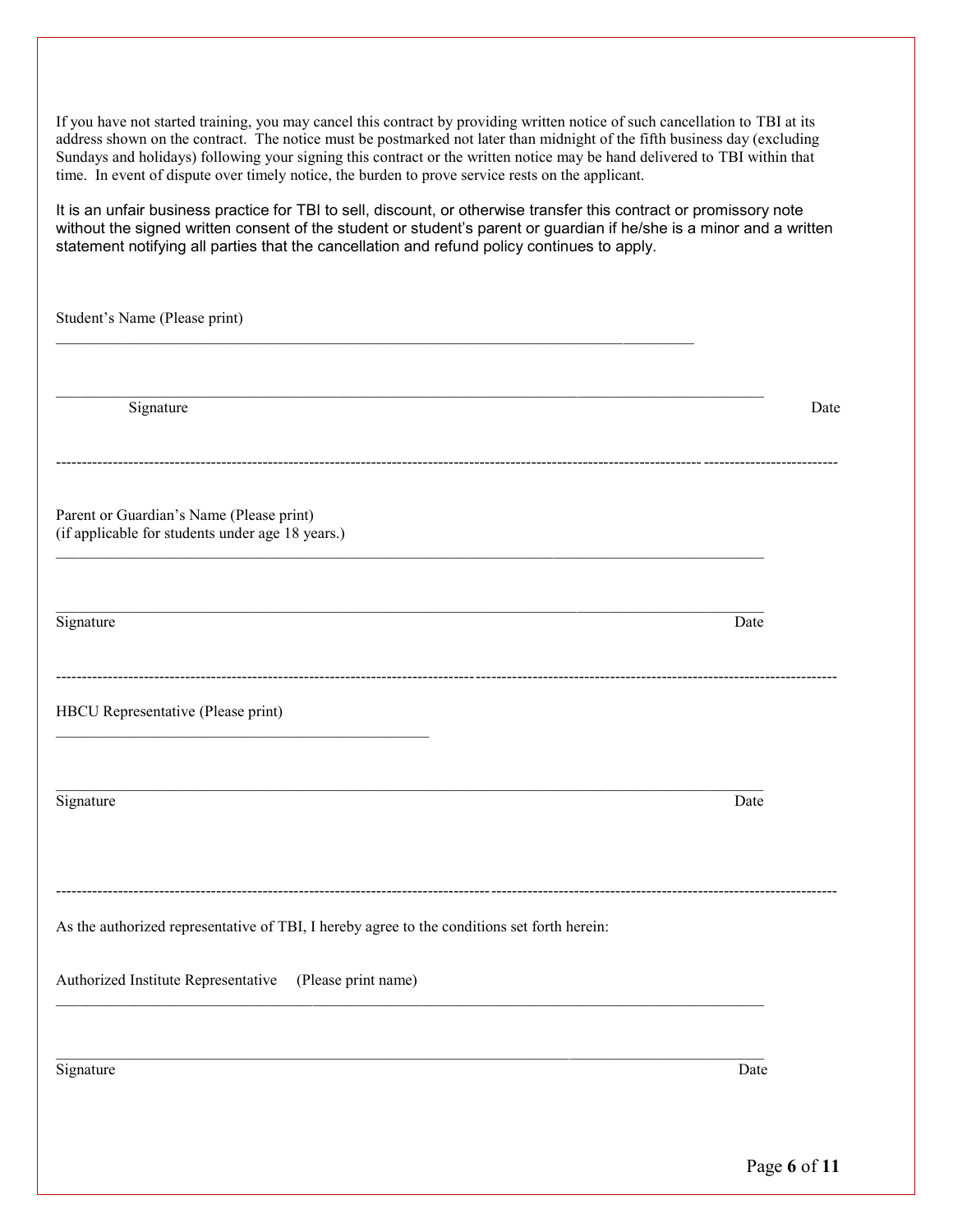Attachment A

# CMA Enterprise Incorporated dba The Breakthru Institute **NOTICE**

## State and Federal law requires the following information to be supplied to each student enrolling in TBI known as CMA Enterprise Incorporated dba The Breakthru Institute. One copy of this notice bearing original signatures must be attached by TBI as an addendum to that individual's enrollment agreement and Catalog and a copy must be provided to the enrollee by TBI. TBI will also retain a copy of the signed documents.

## **ACKNOWLEDGMENT BY ENROLLEE**

1. I understand and accept that any contract for training I enter into with the above-named institute contains legally binding obligations and responsibilities.

2. I understand and accept that I am responsible for the Registration Fees associated with this Certification Program.

3. I understand that any enrollment contract I enter into will not be binding or take effect for at least five days, excluding Sundays and holidays, following the last date such a contract is signed by TBI and myself, provided that I have not entered classes sooner.

Name (Please print) \_\_\_\_\_\_\_\_\_\_\_\_\_\_\_\_\_\_\_\_\_\_\_\_\_\_\_\_\_

 $Signed:$ 

Dated this day of the state of  $\frac{19}{2}$ 

## **ACKNOWLEDGMENT BY INSTITUTE**

Prior to being enrolled in this institute, the applicant whose name and signature appears below has been made aware of the legal obligations he/she takes on by entering into a contract for training. Those discussions included cautions by TBI about acquiring an excessive debt burden that might become difficult to repay given employment opportunities and average starting salaries in his/her chosen occupation.

Signed:

Title: \_\_\_\_\_\_\_\_\_\_\_\_\_\_\_\_\_\_\_\_\_\_\_\_\_\_\_\_\_\_\_\_\_\_\_\_\_\_\_\_

Dated this day of the state of  $\frac{19}{2}$ 

 $v = f(x) + e$ **THE BREAKTHRU INSTITUTE** 

> 207 Laurel Oak Lane, Suite B Davie, FL 33325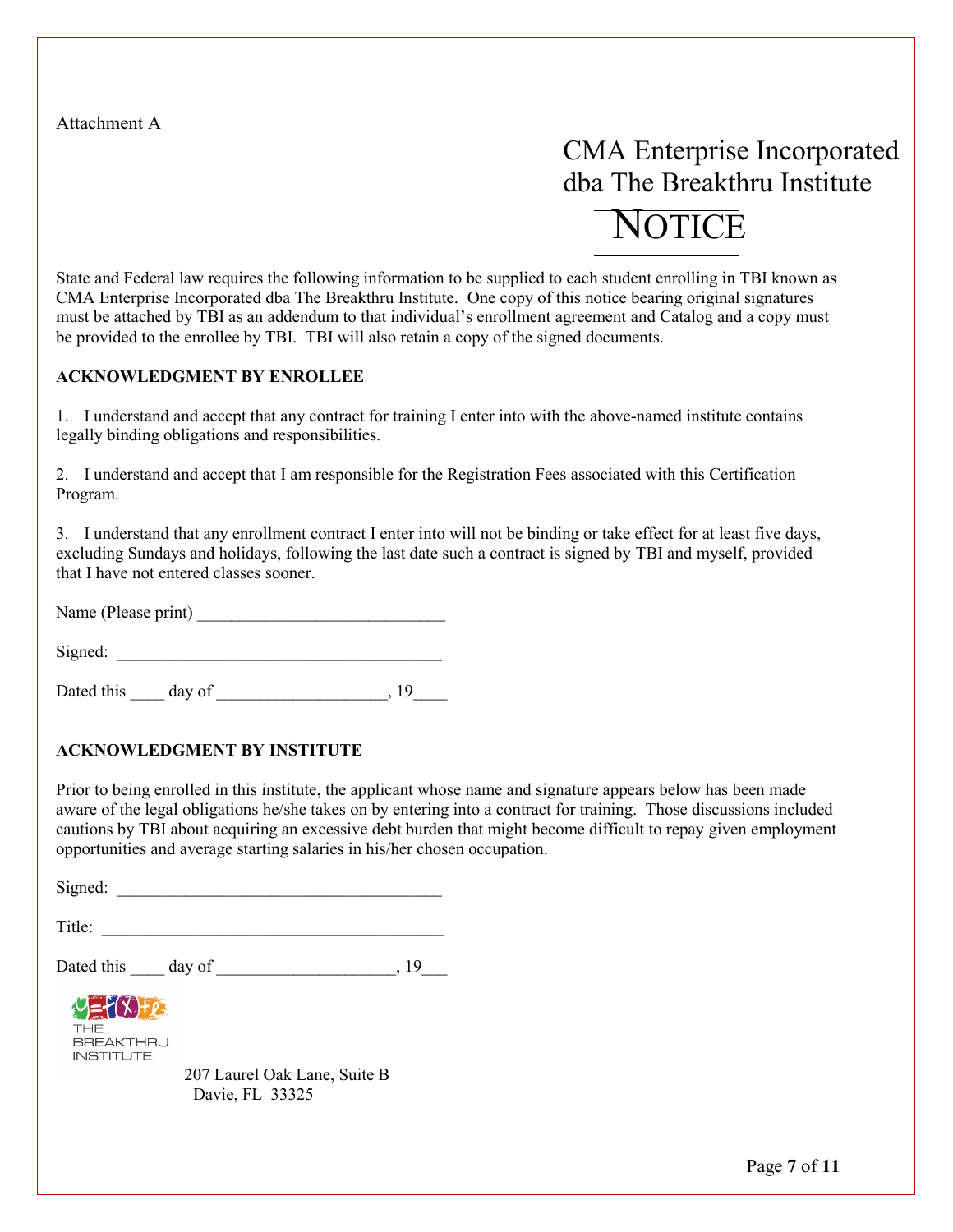# APPENDIX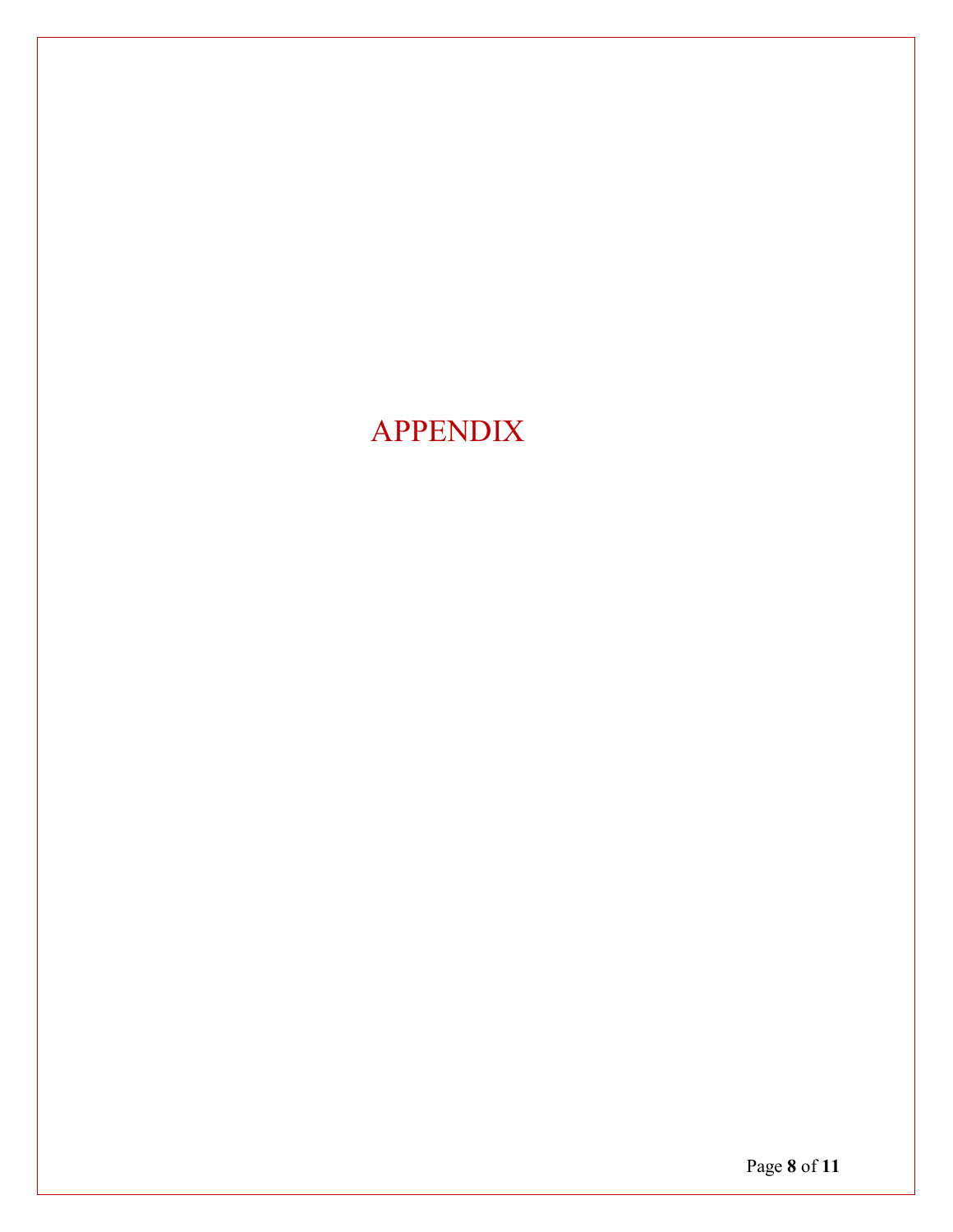# Online Training Services Fee Structure

The fee structure below is based on an all-inclusive investment. The registration fee paid is comprised of the following items and reflects an individual registration. Clients who require division/department or organization wide training initiatives will need to contact a CMA Representative for a quote.

Pricing for individual users includes …

| <b>Description and Course</b><br><b>Availability</b>                                        | <b>All Inclusive</b><br><b>Cost Per Online</b><br><b>Attendee</b> | <b>Refresher</b><br><b>Courses</b> | Six Sigma<br><b>Exam only</b> |
|---------------------------------------------------------------------------------------------|-------------------------------------------------------------------|------------------------------------|-------------------------------|
| Lean White Belt online $-$ (up)<br>10 days to complete)                                     | $262.00$ /pp                                                      | Na                                 | N <sub>a</sub>                |
| Lean Yellow Belt online $-$ (up<br>to 45 days to complete)                                  | $762.00$ /pp<br>Add 249.00 for<br>software<br>(optional)          | Na                                 | $150.00$ /pp                  |
| Lean Green Belt online $-$ (up)<br>to 180 days to complete)                                 | 2122.00/pp                                                        | 900.00/pp                          | $300.00$ /pp                  |
| Lean Black Belt online $-$ (up)<br>to 1 year to complete)                                   | 5032.00/pp                                                        | $1400.00$ /pp                      | 599.99                        |
| Lean Master Black Belt online<br>$-$ (up to 1 year to complete)                             | 7387.00/pp                                                        | 2500.00                            | 1850.00                       |
| Lean Champion online $-$ (up<br>to 60 days to complete)                                     | 887.00/pp                                                         | Na                                 | Na                            |
| Lean Business<br>Leader/Entrepreneur online up<br>to 90 days $(32-36$ -hour<br>equivalency) | $4012$ /pp                                                        | Na                                 | Na                            |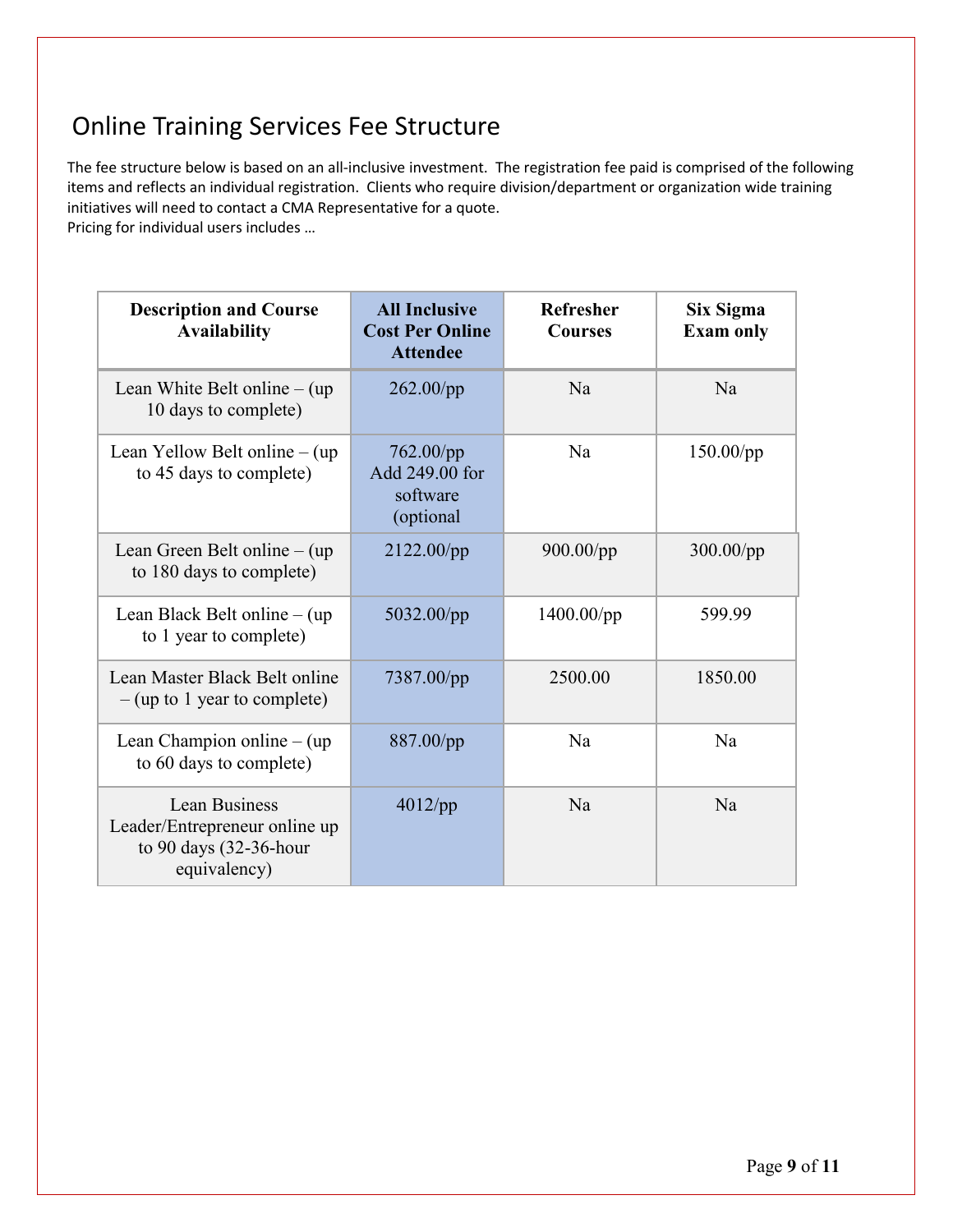# **Optional** Classroom Training Services

The CMA Team has the capability to facilitate Lean Certification in a Classroom Format. The Fee Structure is below and is an allinclusive rate for the course instruction, training materials, software, certification exam and project coaching. The fees do not include out of pocket expenses related to travel, lodging, airfare, etc. for the course instructors.

Classroom Engagements shall require a separate quote. Please contact a CMA representative at 954-476-3525.

| Description                                                                                         | <b>Total Cost Per</b><br><b>Attendee</b>                           | Refresher<br><b>Courses</b>              | Six Sigma Exam only                   |
|-----------------------------------------------------------------------------------------------------|--------------------------------------------------------------------|------------------------------------------|---------------------------------------|
| Lean White Belt $-(1 \text{ day})$                                                                  | 225.00/pp                                                          | Na                                       | Na                                    |
| Lean Yellow Belt online $- (2 \text{ days})$                                                        | 70000/pp<br>249.00/pp for<br>software.                             | Na                                       | 150.00/pp                             |
| Lean Green Belt $-8$ days/64-hour<br>course; estimated 60-70 hours to<br>complete project and exam) | 2780.00/pp                                                         | 900.00/pp                                | 300.00/pp                             |
| Lean Black Belt – (up to 1 year to<br>complete course, exam and project)                            | 5830.00/pp                                                         | 1400.00/pp                               | 599.99                                |
| Lean Master Black Belt $-$ (up to 1<br>year to complete)                                            | 7830.00/pp                                                         | 2500.00                                  | 1850.00                               |
| Lean Champion $-(2 \text{ days})$                                                                   | 925.00/pp                                                          | Na                                       | Na                                    |
| Lean Business Leader/Entrepreneur<br>$(4 \text{ days})$                                             | 3950.00/pp                                                         | Na                                       | Na                                    |
| Lean Six Sigma LockStep Program<br>(up to Black Belt) – up to 1 year                                | 13,100.00/pp                                                       | Varies by belt<br>level of<br>completion | Varies by belt level of<br>completion |
| QiMacros (Minitab, Sigma XL will<br>require a quote)                                                |                                                                    |                                          |                                       |
| Lean Black Belt Portfolio Review<br>(application required for acceptance<br>in program)             | Non-Refundable<br>and is applied to<br>registration if<br>accepted |                                          |                                       |
| Lean Master Black Belt Portfolio<br>Review (application required for<br>acceptance in program)      | Non-Refundable<br>and is applied to<br>registration if<br>accepted |                                          |                                       |